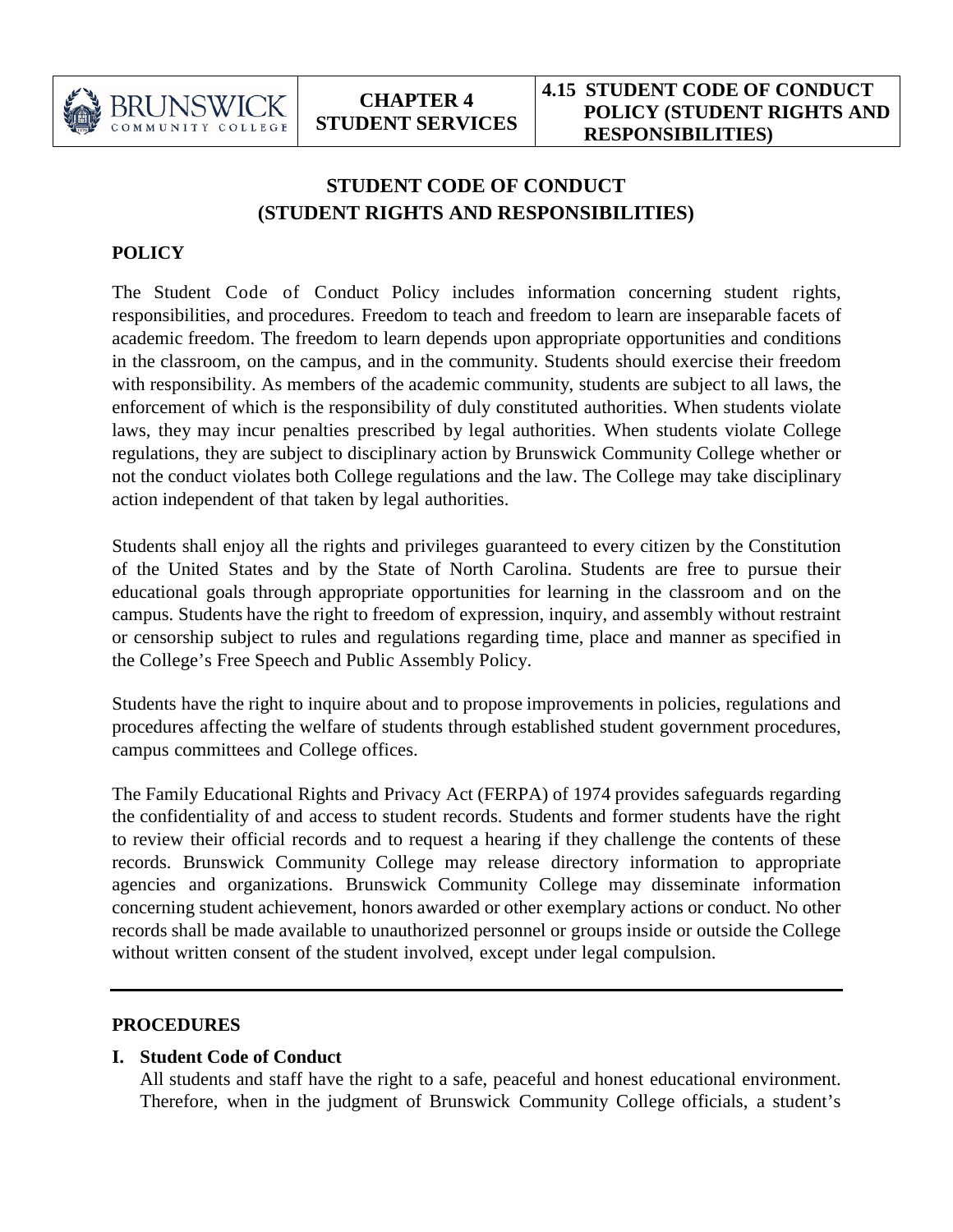

conduct substantially disrupts or threatens to substantially disrupt the College community, appropriate disciplinary action will be taken to restore and protect the safety, peace, and integrity of the community. Therefore, students are prohibited from engaging in any conduct, which materially and adversely affects the educational process including the following:

- A. Academic dishonesty, which includes cheating, fabrication, falsification, multiple submission, plagiarism, abuse of academic material, and complicity in academic dishonesty.
- B. Theft of, misuse of, or damage to college property, or theft of or damage to property of a member of the College community or a campus visitor on College premises or at College functions.
- C. Trespass which includes unauthorized entry or presence on the property of the College or in a College facility or any portion therefore to which entry or presence has been restricted.
- D. Violation of the Drug and Alcohol Policy.
- E. Lewd or indecent conduct on College premises or at College sponsored or College supervised functions.
- F. Mental or physical abuse of any person on College premises or at College supervised functions, including verbal or physical actions which threaten or endanger an individual's health or safety.
- G. Violation of the Sexual Harassment Policy.
- H. Intentional obstruction or material and substantial disruption of teaching, administration or disciplinary proceedings, or other activities, including public service functions and other duly authorized activities on College premises.
- I. Occupation or seizure in any manner of College property, a College facility or any portion thereof for a use inconsistent with prescribed, customary or authorized use.
- J. Participating in or conducting an assembly, demonstration or gathering in a manner which threatens or causes injury to person or property; which is harmful, obstructive to the functions of Brunswick Community College; remaining at the scene of such an assembly after being asked to leave by a representative of the College staff.
- K. Possession or use of a weapon on College premises or at College sponsored or College supervised functions, except in connection with a College approved activity or stored and locked according to NC General Statute 14-269.2 (K).
- L. Setting off a fire alarm, using or tampering with any fire safety equipment on College premises or at College sponsored or College supervised functions, except with reasonable belief in the need for such alarm or equipment.
- M. Gambling on College premises or at College sponsored or College supervised functions.
- N. Smoking and/or using other forms of tobacco products in classrooms, shops, and labs or other unauthorized areas on College premises.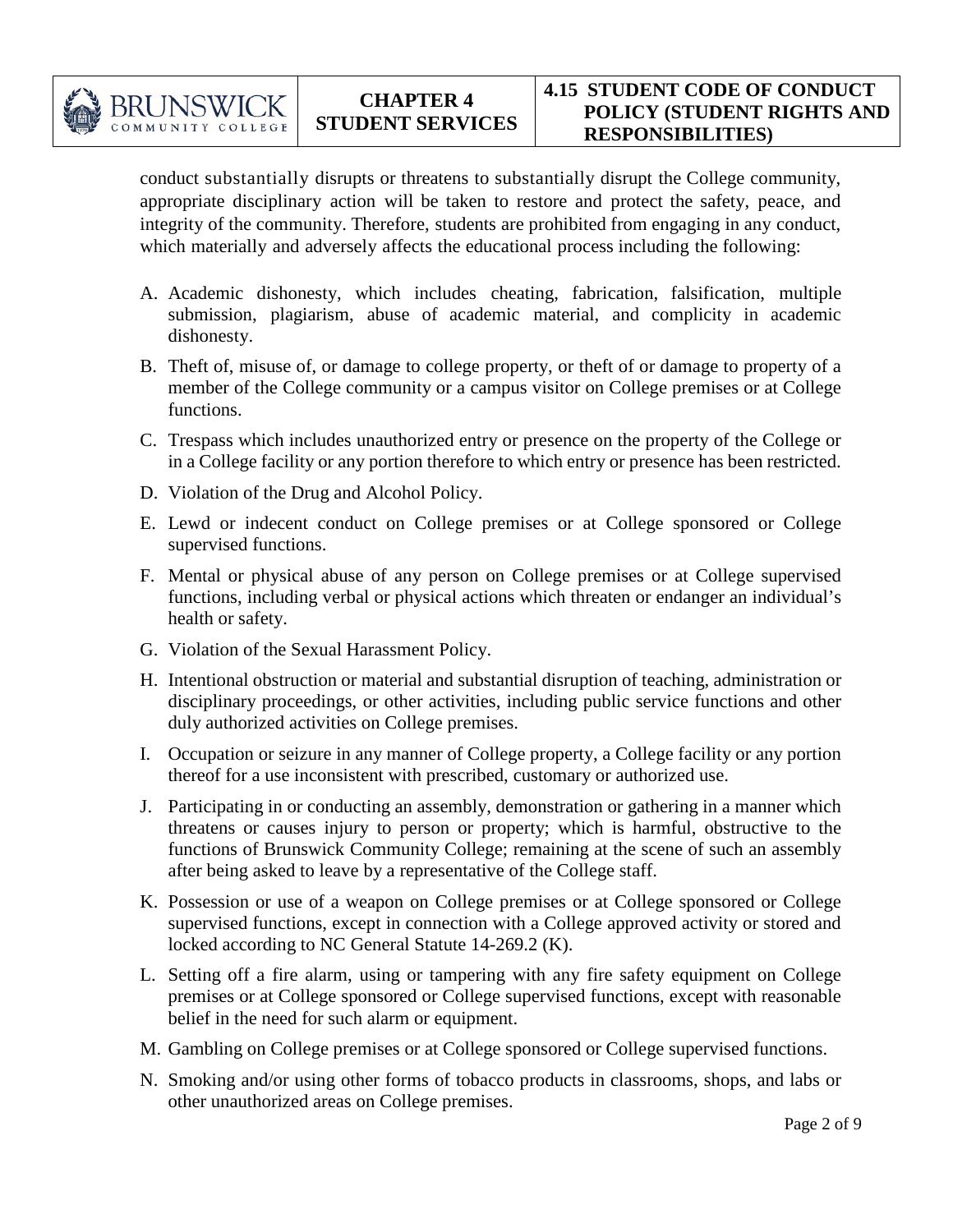

- O. Violations of College regulations regarding the operation and parking of motor vehicles.
- P. Forgery, alteration, or misuse of College documents, records or instruments of identification with intent to deceive.
- Q. Failure to comply with instructions of College officials acting in performance of their duties.
- R. Violation of the terms of disciplinary probation or any College regulation during the period of probation.
- S. Fiscal irresponsibility such as failure to pay college levied fines, failure to repay Collegefunded loans or the passing of worthless checks to College officials.
- T. Violations of local, state or federal criminal law on College premises, adversely affecting the College community's pursuit of its proper educational purposes.
- U. Unauthorized use of cell phones and other electronic devices during activities where use is directly prohibited (i.e. instructional time).

#### **II. Disciplinary Procedures**

Nothing in these policies shall limit an instructor's or administrative officer's discretion to warn a student against violating the Student Code of Conduct or from removing a student from a single class or activity for the duration of that specific class or activity. No disciplinary sanctions other than such a warning or temporary removal may be imposed upon any student except in accordance with this policy.

#### A. **Emergency Suspension Activities**

If it is determined by the Associate Vice President of Student Affairs or appropriate administrator that a student's conduct poses a continuing threat to the health or wellbeing of any member of the academic community or the activities of the college, he/she may suspend the student from a course of the College until the investigation of the student's conduct can be completed. Prior to suspension, the student shall be given the opportunity to explain his/her conduct to Associate Vice President of Student Affairs or appropriate administrator. The instructor or administrative officer reporting the incident of student misconduct shall file a charge under (See C.1) with the Associate Vice President of Student Affairs or appropriate administrator within one business day following the incident. The Associate Vice President of Student Affairs or appropriate administrator shall resolve the matter in a timely fashion utilizing the steps outlined below.

#### B. **Responsibility for Implementation**

The Associate Vice President of Student Affairs or appropriate administrator is responsible for implementing student discipline procedures.

#### C. **Disciplinary Procedures**

The following procedures shall be followed to provide an orderly procedure for handling student disciplinary cases: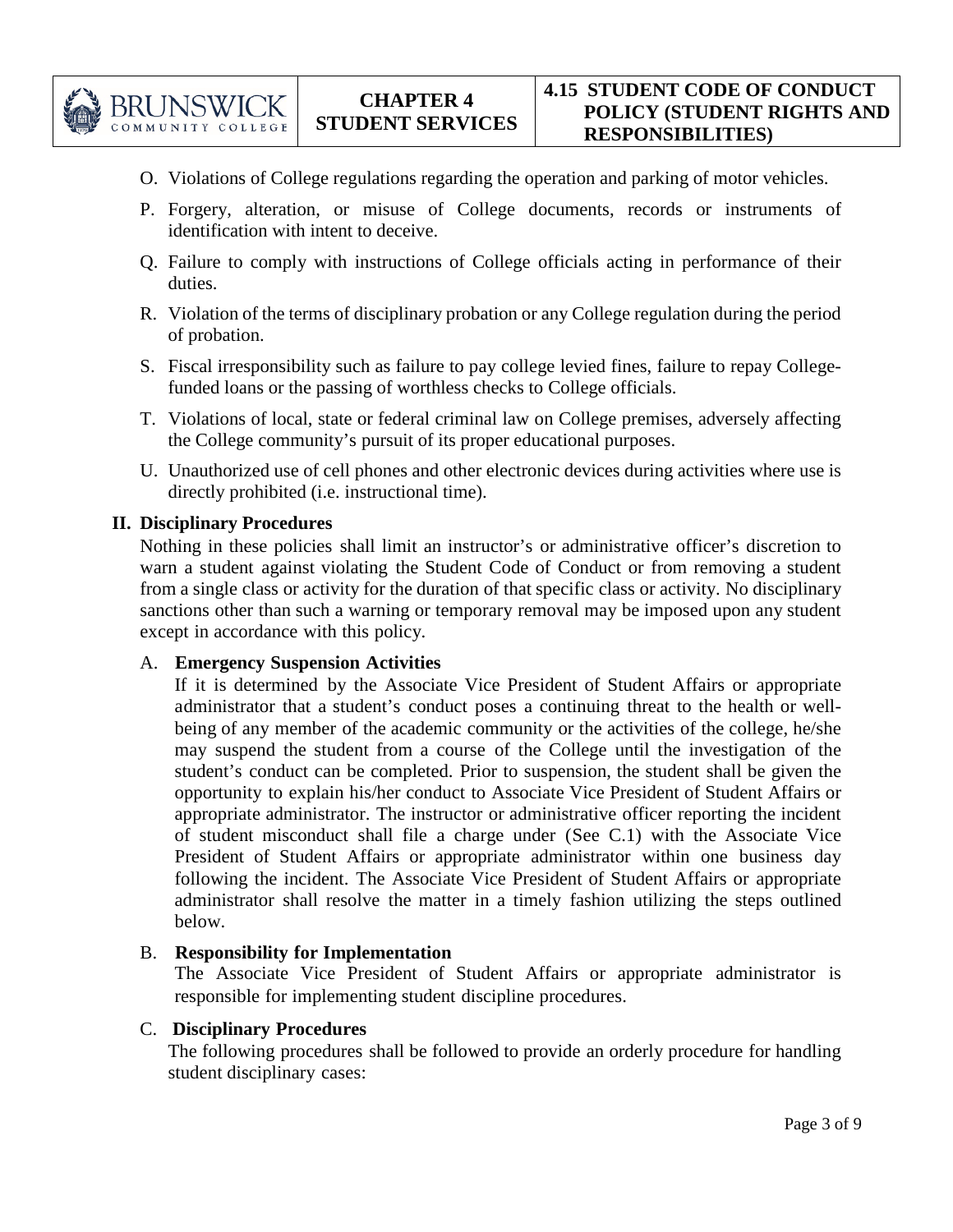

# 1. **Charges**

Any administrative official, faculty member, or student may file charges with the Associate Vice President of Student Affairs or appropriate administrator against any student or student organization for violations of College regulations. The individual(s) making the charge must submit a written statement which includes:

- a. Name of the student(s) involved,
- b. The specific code(s) of conduct violated,
- c. A description of the incident(s), including the time, place, and date of the incident(s),
- d. Names of person(s) directly involved or witnesses to the incident(s), and
- e. Any action taken that related to the matter. The statement of the charge should be forwarded directly to the Associate Vice President of Student Affairs or appropriate administrator.

### 2. **Preliminary Investigation and Decision**

Within ten (10) business days after the charge is filed, the Associate Vice President of Student Affairs or appropriate administrator shall complete a preliminary investigation of the charge which shall include a meeting with the student being charged with a Code of Conduct violation. In extraordinary discipline and safety issues, the Associate Vice President of Student Affairs or appropriate administrator may elect to assemble an assessment team to assist in evaluating and assessing a student's behavior.

The Associate Vice President of Student Affairs shall also meet with the student, present the student with the evidence against him/her, giving the student the opportunity to respond. In instances where the student cannot be reached to schedule an appointment with the Associate Vice President of Student Affairs or appropriate administrator or where the student refuses to cooperate, the Associate Vice President of Student Affairs or appropriate administrator shall send a certified letter to the student's Colleague or Police provided address which shall inform the student of the charges, the results of the preliminary investigation, the decision, and the appeals procedure (Section IV). The student may have access to the College's Learning Management System (LMS) to complete course work during the preliminary investigation and decision time frame. If a student elects to appeal the suspension, he/she may have access to course work through the College's LMS until the appeals process is complete and a final decision is rendered.

#### 3. **Decisions**

If the Associate Vice President of Student Affairs or appropriate administrator determines that the student violated the Student Code, the decision shall include:

a. A statement of the specific provision(s) of the Student Code that the student violated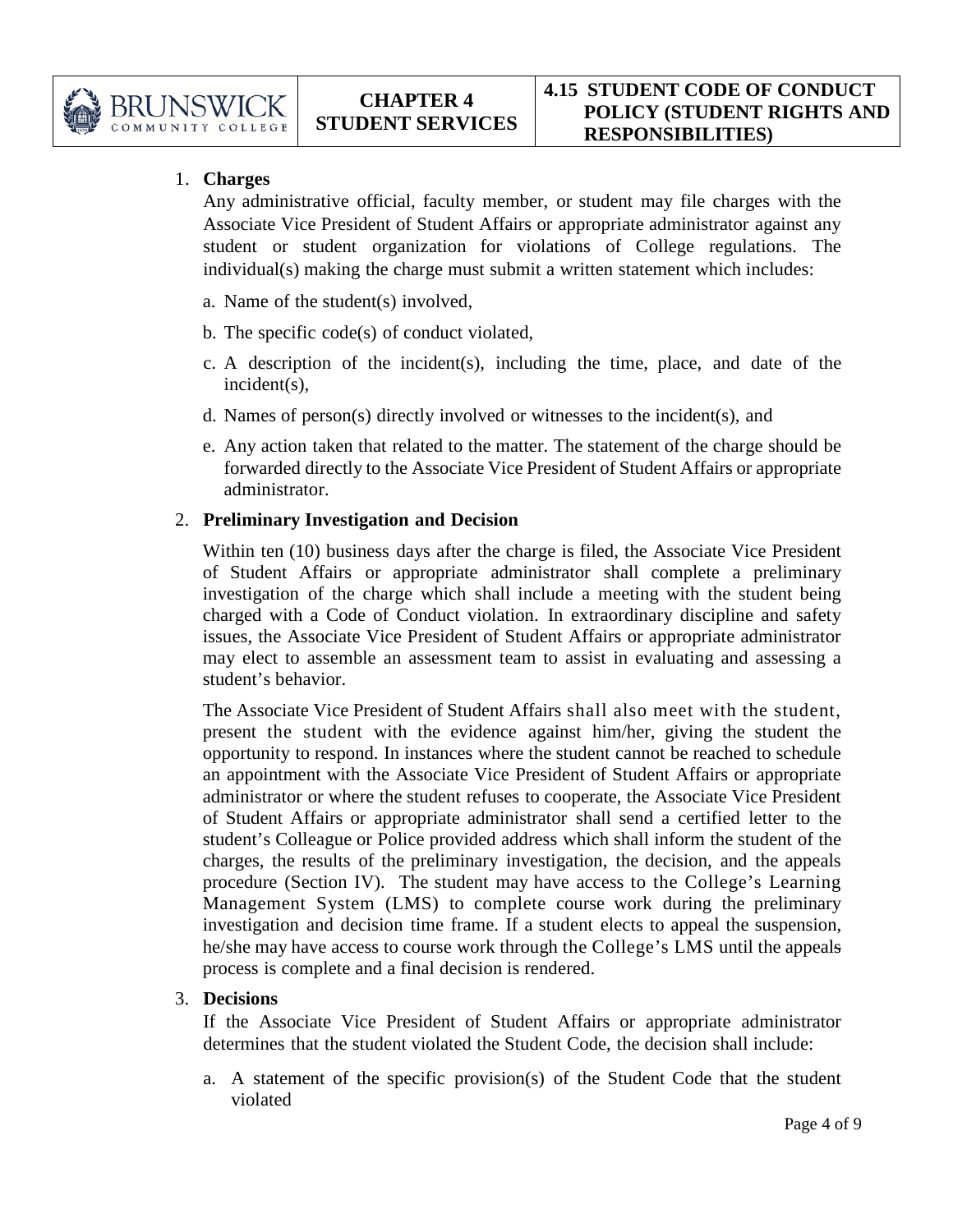

- b. A statement of sanctions imposed
- c. A statement of the student's right to appeal the decision
- d. Instructions governing the appeals procedure (Section VI)

If the Associate Vice President of Student Affairs or appropriate administrator determines that the student did not violate a provision of the Student Code, then the decision shall state that the charge has been dismissed.

### **III. Sanctions**

- A. **Reprimand:** A written communication which gives official notice to the student that he/she has violated the Student Code and any subsequent violation of the Student Code may carry heavier penalties because of this prior infraction.
- B. **General Probation**:An individual may be placed on General Probation when involved in a minor disciplinary offense. General Probation has two (2) important implications: the individual is given a chance to show his/her capability and willingness to observe the Student Code without further penalty; secondly, if he/she errs again, additional sanctions will be imposed for this violation. The probation will be in effect for no more than two (2) semesters.
- C. **Restrictive Probation**: Restrictive Probation results in loss of good standing and notation of such is made in the College community. Generally the individual will not be eligible for initiation into any local or any national organization and may not participate in any College or student organization, publication, or activity. This probation will be in effect for not less than two (2) semesters. Any violation of Restrictive Probation may result in immediate suspension.
- D. **Restitution**: Paying for damaging, misusing, destroying or losing property belonging to the College, college personnel, or students.
- E. **Emergency Suspension**: Exclusion from class(es), and/or all other privileges or activities as set forth in the notice, until a final decision has been made concerning the alleged violation.
- F. **Loss of Academic Credit or Grade**: Imposed as a result of academic dishonesty.
- G. **Withholding Diploma or Right to Register:** Imposed when financial obligations are not met.
- H. **Suspension:** Exclusion from class(es) and/or all other privileges or activities of the College for a specified period of time. This sanction is reserved for those offenses warranting discipline more severe than probation and for repeated misconduct. Students who receive this sanction must get specific written permission from the Associate Vice President of Student Affairs before returning to campus.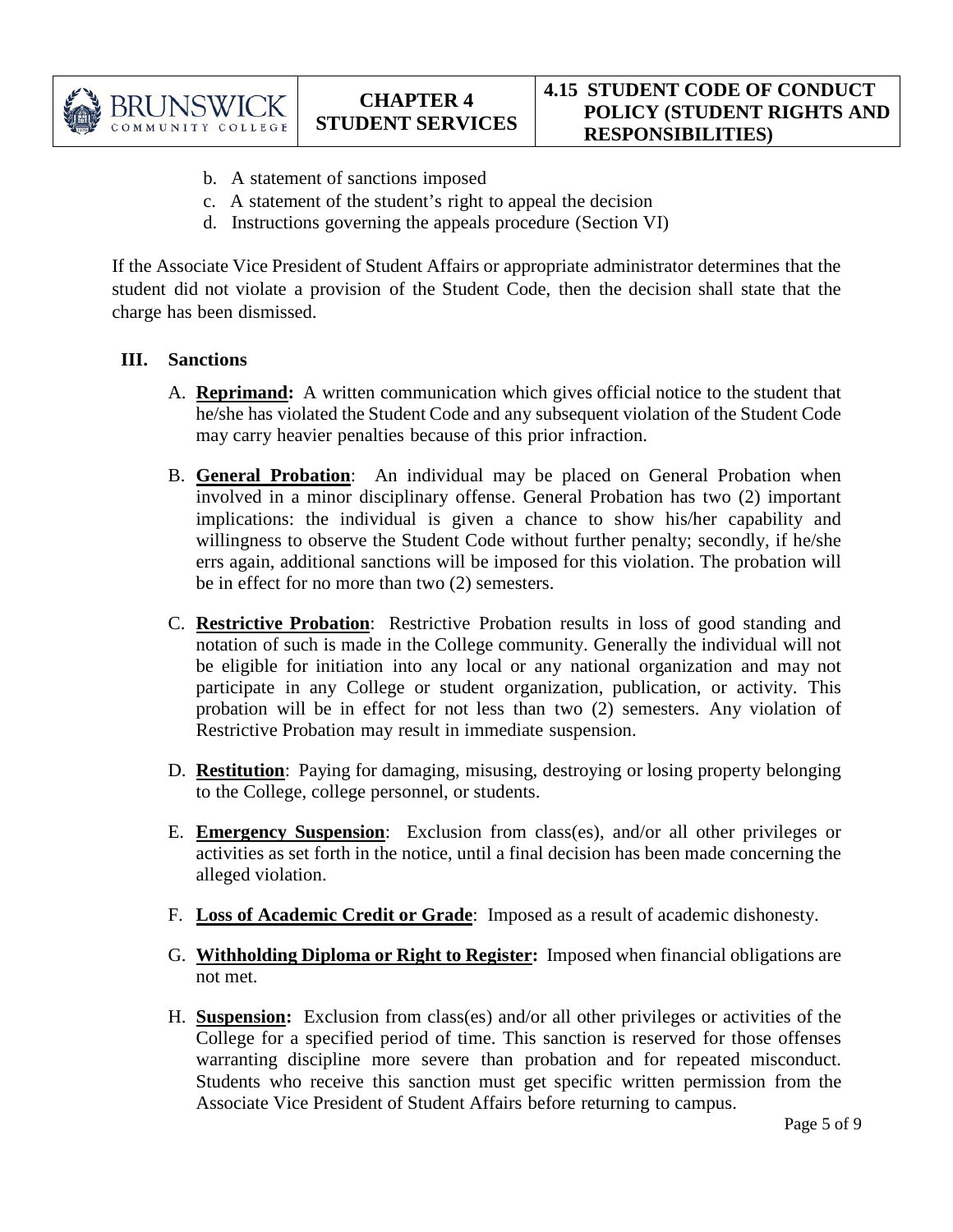

- I. **Expulsion**: Dismissing a student from campus for an indefinite period. The student loses his/her student status. The student may be readmitted to the College only with the approval of the Associate Vice President of Student Affairs or the President of the College.
- J. **Group Probation**: This is given to a College club or other organization/ group for a specified period of time. If group violations are repeated during the term of the sentence, the charter may be revoked or activities restricted.
- K. **Group Restriction**: Removing College recognition during the semester in which the offense occurred or for a longer period (usually not more than one semester). While under restriction the group may not seek or add members, hold or sponsor events in the College community, or engage in other activities as specified.
- L. **Group Revocation**: Removal of College recognition for a group, club, society, or other organization for a minimum of two years. Re-charter after that time must be approved by the President of the College.

### **IV. Appeal Procedure**

A student who disagrees with the decision of the Associate Vice President of Student Affairs or appropriate administrator may request a hearing before a Disciplinary Review Committee. The student must deliver a written request for a hearing to the Associate Vice President of Student Affairs or appropriate administrator within three (3) business days of receipt of the Associate Vice President of Student Affairs or appropriate administrator's decision. As a general rule, the sanctions resulting from a disciplinary decision will be considered to be in place and enforced until such time as determined otherwise by the appeals committee. A student who enters into an appeal of a Code of Conduct ruling shall not be allowed to also submit a grievance related to the same incident(s) under the Student Grievance Policy. The appeal of the Code of Conduct ruling provides the student with a venue for seeking college action related to the incident(s).

#### A. **Appointment of Disciplinary Review Committee**

- 1. Within five (5) business days after receiving the request for a hearing, the President shall appoint a Disciplinary Review Committee pool, select a chair, and send the list to the Associate Vice President of Student Affairs or appropriate administrator.
- 2. The Disciplinary Review Committee pool shall be composed of nine (9) members:
	- a. Three faculty members appointed by the President of the College.
	- b. Three staff members appointed by the President of the College.
	- c. Three student members recommended by the President of the College.

Three impartial Committee members will be selected from the Committee Pool, one of which will serve as Chairperson. Committee members will serve at the pleasure of the President with replacements appointed by the President, as necessary.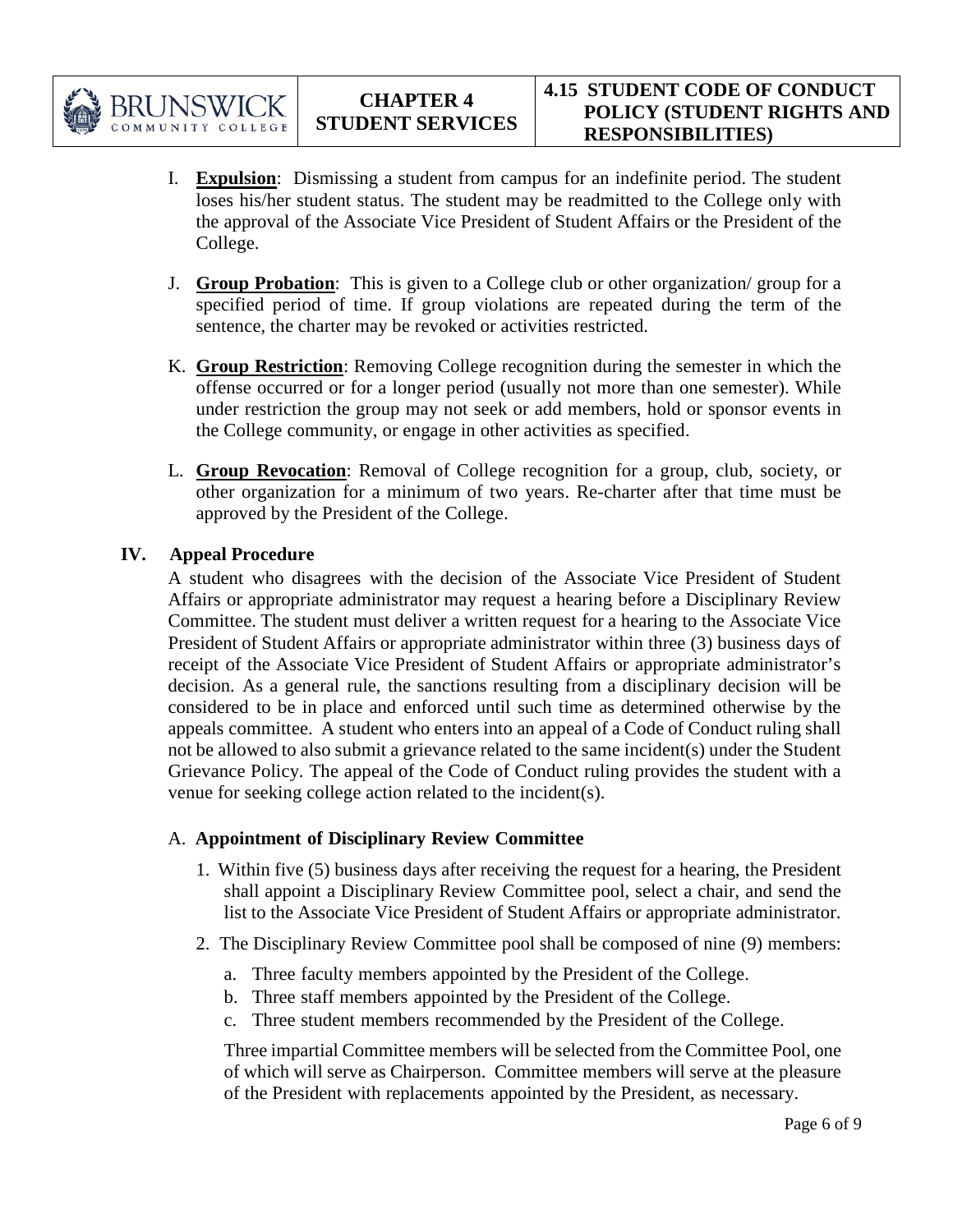

# B. **The Disciplinary Review Committee and Guaranteed Student Procedural Rights**

- The right to present relevant evidence and witnesses in his/her defense.
- The right to a hearing before an impartial Disciplinary Review Committee.
- The right to hear and/or see the evidence against him/her and the right to crossexamine witnesses against him/her through prior submission of questions.

# C. **Preliminary Hearing before a Disciplinary Review Committee**

- 1. Within ten (10) business days of the appointment of the Disciplinary Review Committee, the Disciplinary Review Committee shall conduct a preliminary hearing to which the Associate Vice President of Student Affairs or appropriate administrator and the student shall be invited. During the preliminary hearing:
	- a. The Associate Vice President of Student Affairs or appropriate administrator shall provide a written statement of charges against the student which shall include the information listed in Section II.C.1.
	- b. The Committee shall set a date and time for the hearing no later than ten (10) business days from the date of the preliminary hearing.
	- c. The Associate Vice President of Student Affairs or appropriate administrator and the student shall exchange any documents they want to present at the Disciplinary Review Hearing. Each party shall also exchange any questions planned for witnesses.
	- d. The student shall provide the Associate Vice President of Student Affairs or appropriate administrator and the Committee with his/her current address and telephone number.
	- e. Members of the Committee shall inform the parties of any facts which could reasonably affect their ability to give the parties a fair hearing. If either party objects to the continued service of such member and any member of the committee concurs in that objection, then such member shall resign from the Committee. Within five (5) business days, the President shall appoint a new member of the Committee. The new Committee member shall be subject to the same qualifications and obligations as the original Committee members.

# D. **Hearings before the Disciplinary Review Committee**

- 1. The hearing shall be confidential and shall be closed to all persons except the following:
	- a. Associate Vice President of Student Affairs or appropriate administrator
	- b. witnesses who shall
		- give testimony singularly and in the absence of other witnesses
		- leave the committee meeting room immediately upon the completion of their testimony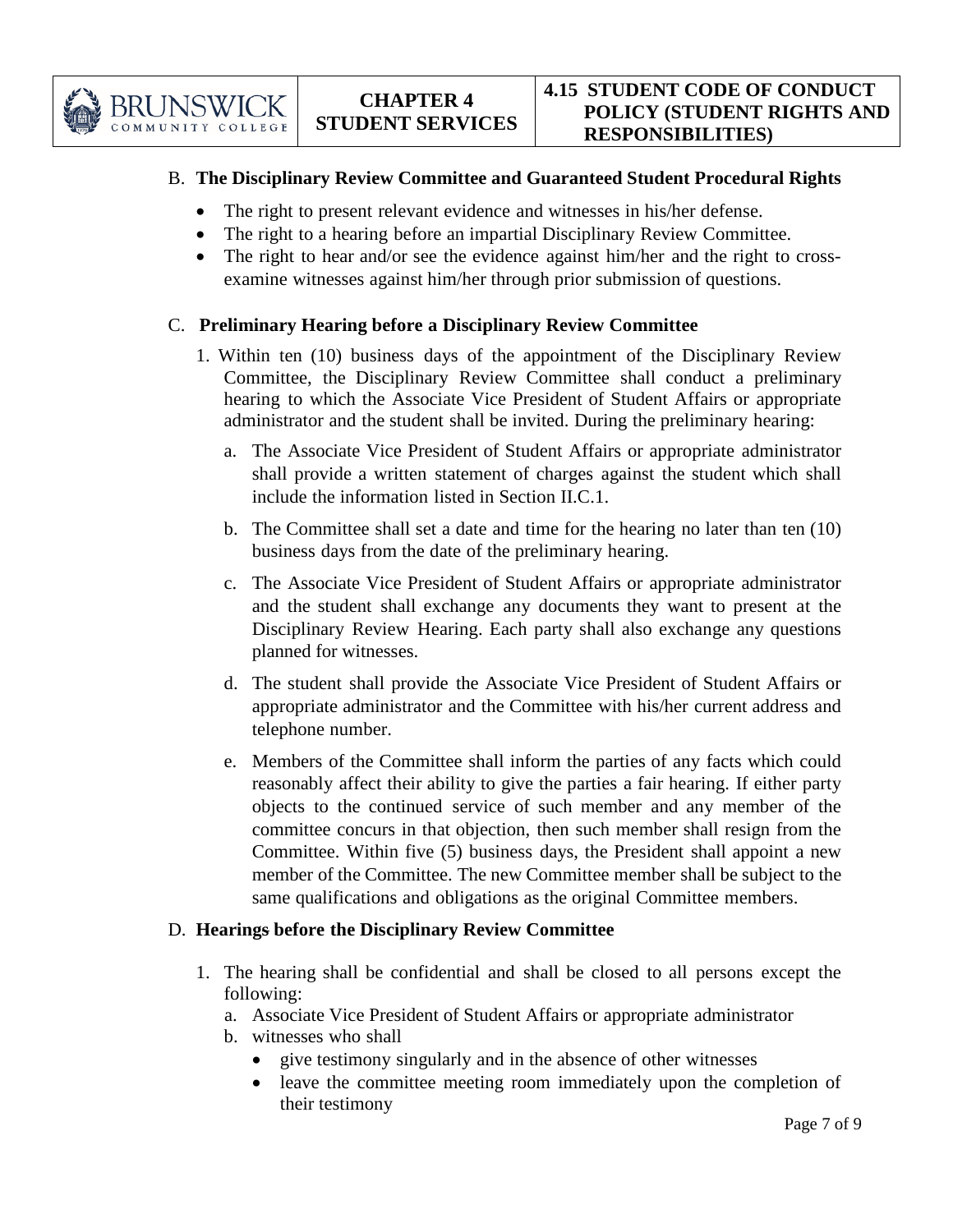

- 2. The hearing will be recorded. Recordings will become the property of the College, and access to them will be determined by the Associate Vice President of Student Affairs or appropriate administrator. All tapes will be filed in the office of the Associate Vice President of Student Affairs or appropriate administrator. The Committee shall have the authority to adopt supplementary rules of procedure consistent with this policy.
- 3. The Committee shall have the authority to render written advisory opinions concerning the meaning and application of this policy.
- 4. Within three (3) business days of completion of a hearing, the Committee shall meet in executive session to decide whether there has been a violation of the Student Code; and, if so, to recommend sanctions.
- 5. Decisions of the Committee shall be based upon a preponderance of the evidence as determined by a majority of the Committee.
- 6. Decisions of the Committee shall be in writing and contain at least a statement of the specific provisions of the Student Code that the student violated and a description of the facts supporting that conclusion; and sanction which shall be no greater than the sanction imposed by Associate Vice President of Student Affairs or appropriate administrator; or charges were not proven by a preponderance of the evidence.
- 7. Within two (2) business days of the Committee's decision, the Committee Chairperson shall deliver a copy of the decision to the Associate Vice President of Student Affairs or appropriate administrator and send a copy of the decision by certified mail, return receipt requested, to the student's Colleague or Police recorded address.

# E. **Appeal to the President**

If a student desires to appeal a decision of a Disciplinary Review Committee, he/she must deliver a written request for such appeal to the President within three (3) business days of receipt of the Committee's decision. The President shall have the authority to affirm, remand, modify or reverse the decision of the findings of the Committee. Within (10) working days of receiving the appeal, the President shall send the decision to the student by certified mail, return receipt requested. The decision of the President is final.

# F. **Effect of Failure to Comply with Time Requirements or Voluntary Withdrawal**

1. If a student fails to comply with any of the time requirements set forth herein with respect to completing and delivering the documents required to pursue his/her appeal, to appear or to be represented at any hearing, or otherwise to meet his/her other obligations under these procedures, then the last decision rendered on behalf of the college will stand as final, and all proceedings will be terminated. The college shall make every reasonable effort to comply with the timeliness